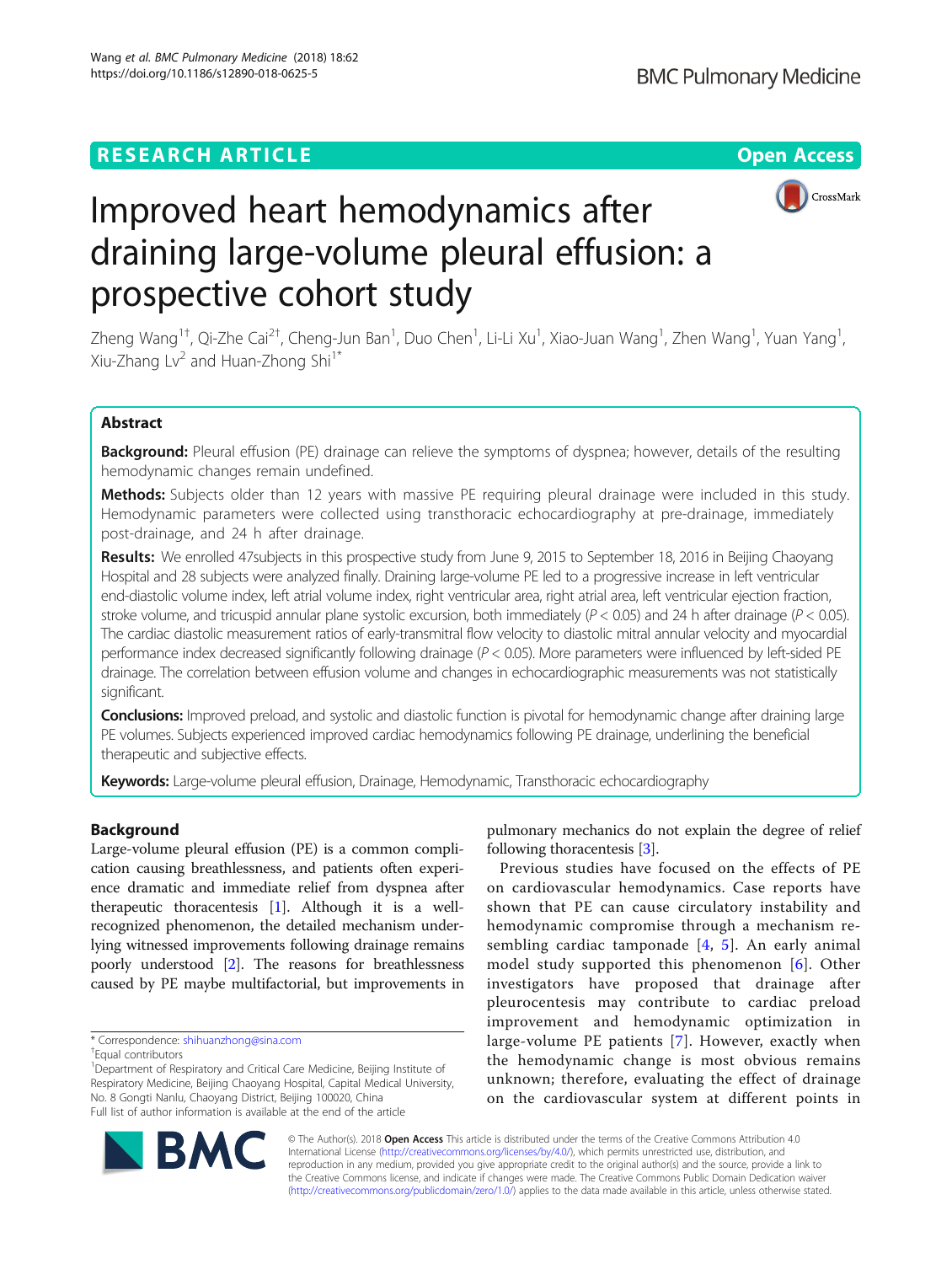time may be beneficial and may contribute to understanding the resulting dyspnea relief.

The aim of this prospective study was to assess the effects of drainage of large-volume PE and changes in cardiac function at different time points, then to compare the hemodynamic measurements between PE on different sides of the thorax.

## **Methods**

This study was approved by the Ethics Committee of Beijing Chaoyang Hospital and conducted in agreement with the Helsinki II declaration. Written informed consent was obtained from all participants. Approval was obtained from the Beijing Chao-Yang Hospital Institutional Review Board (approval number: 2016–2–19–9), and the clinical trial number is NCT02548221.

#### Subjects

We assessed the eligibility of all PE patients who visit the department of Respiratory and Critical Care Medicine in Beijing Chaoyang Hospital and required pleural drainage for the treatment of breathlessness.

Inclusion criteria: 1. Subjects with symptomatic PE secondary to non-cardiac etiology who required pleural drainage as part of standard clinical management of the effusion. 2. No drainage was performed within 1 month before admission. 3. Written informed consent was obtained.

Exclusion criteria: 1) Subjects with physical weakness making drainage difficult to endure; 2) Subjects who had undergone drainage within 1 month before admission; 3) We excluded subjectswith pericardial effusion because the pericardial effusion may have confounded our results [\[8](#page-7-0)].

## Drainage procedure

All drainage procedures were performed by the same trained pulmonologist using standard protocol. Thoracentesis, indwelling pleural catheters,or medical thoracoscopy was chosen for pleural opening to perform large-volume drainage. Thoracentesis was performed with echocardiographic evaluation immediately after drainage, and a second echocardiographic examination was performed 24 h later. The medical thoracoscopy procedure and equipment have been described previously [[9,](#page-7-0) [10](#page-7-0)]. Pleural biopsies were collected for diagnostic confirmation of the cause of the PE, and we recorded the PE characteristics, including the volume and appearance, etiology and details of any prior pleural procedures.

## Transthoracic echocardiography(TTE)

All subjects were evaluated by comprehensive TTEby Dr. Xiu-zhang LV and Qi-Zhe Cai according to the American Society of Echocardiography [[11\]](#page-7-0) at three time points: prior to drainage (baseline), immediately after,

and 24 h after drainage. Both the two doctors were blinded to the three time points assignment. Echocardiographic images were acquired using an EPIQ 7C scanner (Philips Medical Systems, Bothell, WA) with a matrixarray transducer (X5–1). The specific methods are included in the Additional file [1.](#page-6-0)

Briefly, we used three-and two-dimensional quantification to quantify chamber volumes: end-diastolic and endsystolic left ventricular (LV)volume, ejection fraction and stroke volume (SV),left atrial, LV end-diastolic volume index (LVdVI), LV end-systolic volume index (LVsVI), and left atrial volume index (LAVI).These volume values were divided by the body surface index for each patient. Right ventricular (RV) and right atrial (RA) areas were evaluated in apical four-chamber views. Right ventricular systolic function was evaluated by fractional area change (FAC) and tricuspid annular plane systolic excursion (TAPSE). Mitral and tricuspid valve velocities were recorded as E, A, and TvE, TvA, respectively. E/A and TvE/A were the ratio of E over A and the ratio of TvE over TvA, respectively. Annular velocities of the mitral and tricuspid valves were analyzed by tissue Doppler image and recorded as Em, Am, and Et. E/Em and TvE/Et were the ratios of E over Em and TvE over Et, respectively. LV isovolumic relaxation time and RV myocardial performance index (MPI) were also recorded. Global left ventricular strain (GLS) and right ventricular free-wall strain (RVFWs) were derived from two-dimensional speckle tracking images.

#### Statistical analysis

Comparisons were performed using Wilcoxon's test according to the distribution of the data. We used Pearson's  $\chi^2$  test to test for differences in distribution of categorical variables between groups with PE on different sides of the thorax. Differences in parameters when comparing data immediately after thoracentesis or 24 h after thoracentesis with baseline were assessed using Wilcoxon's test. To explore whether the parameter was maintained, enhanced, or lost 24 h after drainage, we compared data from immediately after drainage with the 24-h data using Wilcoxon's test (paired difference test).To test for correlations among variables, we used Spearman's correlation test, and we created a scatter plot to demonstrate the significant correlations. All P-values were two-sided, and  $P < 0.05$  was considered statistically significant. All statistical analyses were performed using the Statistical Package for the Social Sciences (SPSS 13.0, Chicago, IL).

#### Results

## Characteristics of the study population

Forty-seven subjects were included in the study from June 9, 2015 to September 18, 2016 in Beijing Chaoyang Hospital, and the side distribution of drained PE was 23 (48.9%)left-sided and 24 (51.1%)right-sided. There were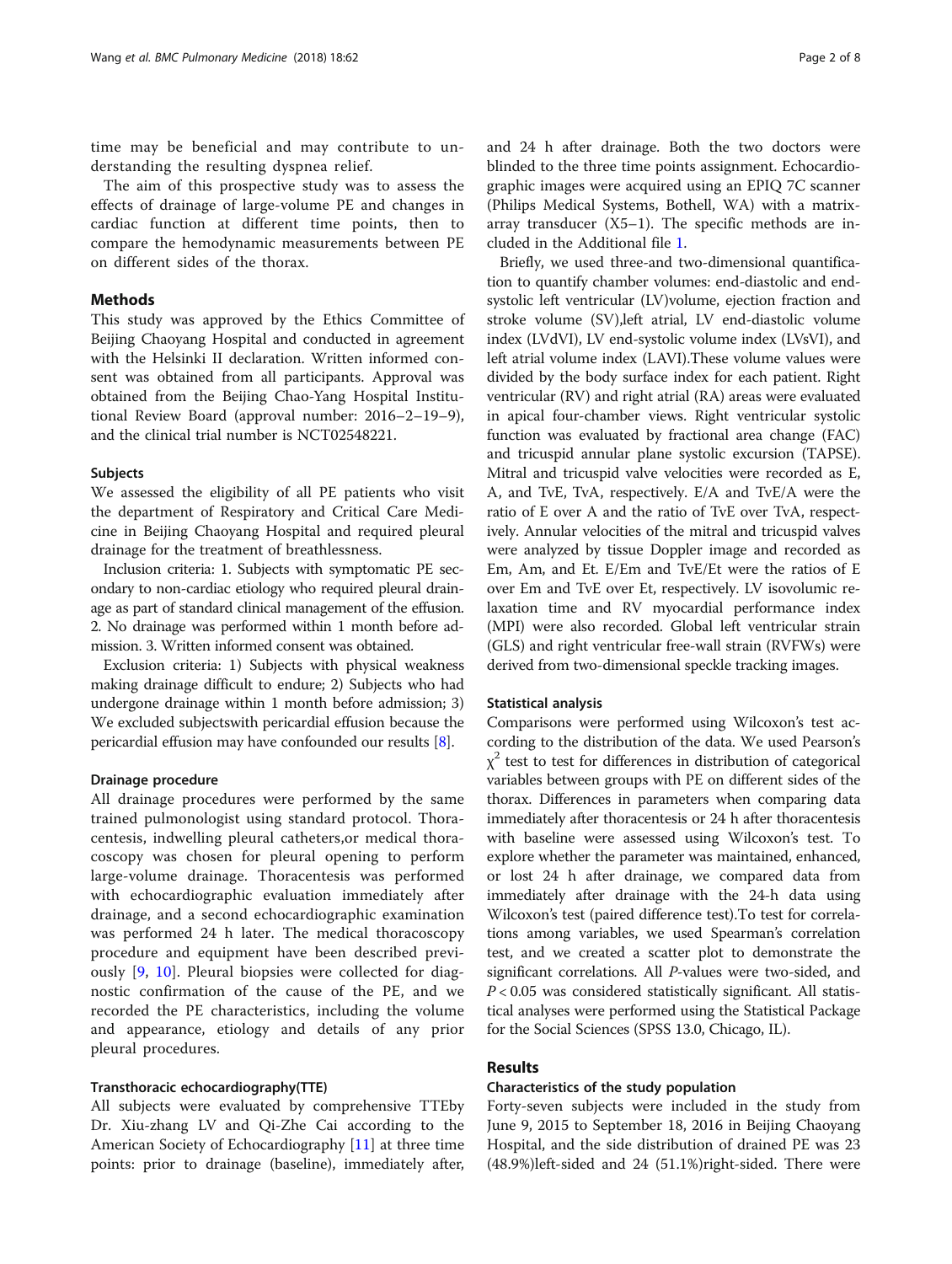no significant differences in baseline values for age, smoking status, medical history, body surface area, effusion volume, and effusion appearance between the two groups (Table 1). There were significant differences in gender and Nt-pro BNP between left- and right-sided effusion groups, with  $P < 0.022$  and 0.004 respectively. Table [2](#page-3-0) shows the etiologies of the PE.

The mean volume of removed fluid was 2142.2 ± 1393. 7 mL. We excluded 14subjectsbecause of a lack of data from: baseline ( $n = 6$ ), immediately after drainage( $n = 5$ ), or 24 h after drainage( $n = 3$ ). Five subjects were also excluded because of atrial fibrillation  $(n = 1)$  or poor threedimensional echocardiography data  $(n = 4)$ . A final 28 subjects were enrolled with 13 left- and 15 right-sided

| Table 1 Subjects' characteristics |  |
|-----------------------------------|--|
|-----------------------------------|--|

PE. No Nt-pro BNP difference was found between left and right when looking at just 28 analyzed subjects (data not shown).

## Overall influence of PE on cardiac hemodynamics

The influence of PE on cardiac hemodynamics was evaluated by comparing differences in real-time parameters with echocardiographic measurements. The preload parameters, LVdVI, LAVI, RV area, and RA area increased significantly both immediately after drainage and 24 h after drainage  $(P < 0.05)$ . LVsVI improved significantly only at 24 h after drainage. Similarly, the systolic measurements, LVEF, SV, and TAPSE, increased significantly at bothpost-drainage time points  $(P < 0.05)$ . GLS and

| Variables                  | Total               |                     | Lateral of effusion, n (%) |       |
|----------------------------|---------------------|---------------------|----------------------------|-------|
|                            |                     | Left                | Right                      | value |
| Subjects, n(%)             | 47 (100.0)          | 23 (48.9)           | 24 (51.1)                  |       |
| Gender, n (%)              |                     |                     |                            |       |
| Female                     | 18 (38.3)           | 5(21.7)             | 13 (54.2)                  | 0.022 |
| Male                       | 29 (61.7)           | 18 (78.3)           | 11(45.8)                   |       |
| Age, yr., mean ± SD        | $56.4 \pm 19.5$     | $52.6 \pm 19.0$     | $63.1 \pm 17.3$            | 0.726 |
| BSA, mean ± SD             | $1.73 \pm 0.19$     | $1.83 \pm 0.16$     | $1.63 \pm 0.17$            | 0.582 |
| Smoking status, n (%)      |                     |                     |                            |       |
| Current or previous smoker | 18 (38.3)           | 6(26.1)             | 12 (50.0)                  | 0.092 |
| Non-smoker                 | 29 (61.7)           | 17 (73.9)           | 12 (50.0)                  |       |
| Past history               |                     |                     |                            |       |
| Tuberculosis               | 4(8.5)              | 3(13.0)             | 1(4.2)                     | 0.546 |
| Malignancy                 | 4(8.5)              | 2(8.7)              | 2(8.3)                     |       |
| <b>NA</b>                  | 39 (83.0)           | 18 (78.3)           | 21 (87.5)                  |       |
| Size of effusion, n (%)    |                     |                     |                            |       |
| Small                      | 8 (17.0)            | 3(13.0)             | 5(20.8)                    | 0.696 |
| Moderate                   | 9(19.1)             | 4(17.4)             | 5(20.8)                    |       |
| Large                      | 30 (63.9)           | 16 (69.6)           | 14 (58.3)                  |       |
| volume of effusion, (ml)   |                     |                     |                            |       |
| Total volume               | $2142.2 \pm 1393.7$ | $2194.6 \pm 1511.1$ | $2203.6 \pm 1301.8$        | 0.827 |
| Immediate volume           | $1414.4 \pm 727.9$  | $1384.8 \pm 982.0$  | $1495.2 \pm 947.6$         | 0.744 |
| 24 h volume                | $943.6 \pm 742.8$   | $809.8 \pm 787.2$   | $708.4 \pm 708.0$          | 0.855 |
| Effusion appearance, n (%) |                     |                     |                            |       |
| Bloody                     | 20 (42.5)           | 11 (47.8)           | 9(37.5)                    | 0.474 |
| Yellow                     | 27 (57.5)           | 12 (52.2)           | 15 (62.5)                  |       |
| Operation                  |                     |                     |                            |       |
| <b>IPC</b>                 | 15 (31.9)           | 8 (34.8)            | 7 (29.2)                   | 0.893 |
| Thoracentesis              | 10(21.3)            | 5(21.7)             | 5(20.8)                    |       |
| thoracoscopic              | 22 (46.8)           | 10(43.5)            | 12 (50.0)                  |       |
| Pre Nt-pro-BNP (ng/ml)     | $221.3 \pm 316.5$   | $126.7 \pm 176.6$   | $320.2 \pm 396.5$          | 0.004 |

Abbreviations: SD standard deviation, IPC indwelling pleural catheter

 $P^*$ , Wilcoxon's test or Pearson's  $\chi^2$  test,  $P < 0.05$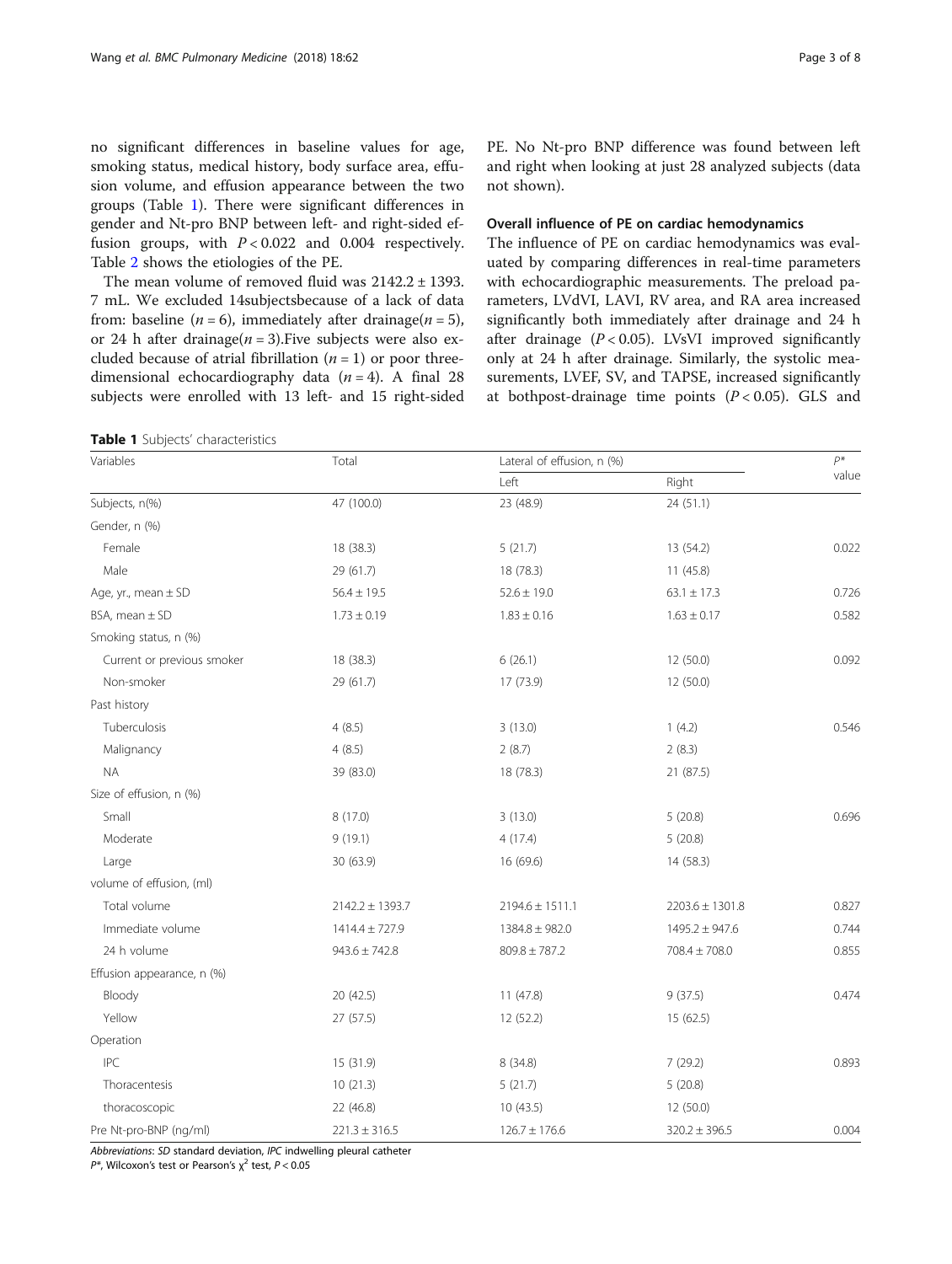### <span id="page-3-0"></span>Table 2 Causes of pleural effusion

| Cause           |                       | n, %       |
|-----------------|-----------------------|------------|
| Malignancies    |                       | 24 (51.1)  |
|                 | Primary lung cancer   | 14 (29.8)  |
|                 | Secondary carcinoma   | 2(4.3)     |
|                 | Mesothelioma          | 4(8.5)     |
|                 | Lymphoma              | 1(2.1)     |
|                 | Undetermined          | 3(6.4)     |
| Benign diseases |                       | 23 (48.9)  |
|                 | Tuberculosis          | 17 (36.0)  |
|                 | Non-specific pleurisy | 2(4.3)     |
|                 | Other transudate      | 2(4.3)     |
|                 | Other exudates        | 2(4.3)     |
| Total           |                       | 47 (100.0) |
|                 |                       |            |

RVFWs increased 24 h after drainage  $(P < 0.05)$  but not immediately post-drainage  $(P > 0.05)$ . In contrast, the LV diastolic measurements, E/Em and A (late transmitral flow velocity), decreased24 hours after drainage. MPI, representing RV diastolic function, decreased significan $t\text{dv}(P<0.05)$ . Significant differences between values immediately after and 24-h after drainage were seen for LVdVI, SV, and  $TAPSE(P < 0.05)$ . The other variables showed no significant changes during the measurement periods (see Table [3](#page-4-0)).

## Subgroup analysis of PE influence on cardiac hemodynamics based on left or right side

To explore whether different PE on different sides of the thorax has a distinct influence on cardiac function, we divided subjects into the PE subgroups, left-sided ( $n =$ 13) and right-sided  $(n = 15)$ . Comparisons of the echocardiographic measurements in the subgroups appeared in Additional file [2](#page-6-0) Tables S1, S2 and S3. Significant changes were observed for LVdVI, LVsVI, LAVI, RV area, SV, TAPSE, and MPI when data for both groups were pooled. Increases in LVEF, FAC, RVFWs, and TvE/A, and decreases in E/Em and TvA were significant in the left-sided group( $P < 0.05$ ). We also saw significant improvements in RA area and GLS after drainage in the right-sided group ( $P < 0.05$ ).

For left-sided PE, LVdVI, SV, TAPSE, RVFWs, MPI, and TvE/A changed significantly both immediately after and 24 h after drainage. For example, for SV (Fig. [1d\)](#page-5-0), the median value increased from 42. 0 ml at baseline to 46.0 ml immediately after drainage ( $P^{\alpha}$  = 0.002), then to 51.4 ml 24 h after drainage  $(P<sup>b</sup> = 0.002, P<sup>c</sup> = 0.007)$ . However, the median and quartile FAC ranges increased from 62.0% (60.0%– 66.0%)of baseline to 64.0% (63.0%–65.0%) of baseline only immediately after drainage  $(P^a = 0.043)$ ; no changes were seen 24 h after drainage ( $P<sup>b</sup> = 0.308$ ,  $P^c = 0.107$ ). Other measurements in the left-sided group also changed very little 24 h after drainage including LVsVI, LAVI, RV area, LVEF, E/Em, and TvA.

In the right-sided group, some measurements, including LVsVI, LAVI, and GLS increased only 24 h after drainage and were unchanged immediately after drainage. MPI changed very little immediately after drainage. Also in the right-sided group, the median RV area increased from 13.  $2cm<sup>2</sup>$  at baseline to  $18.2cm<sup>2</sup>$  immediately after drainage  $(P^a = 0.005)$  then decreased to 17.3cm<sup>2</sup>24 h after drainage  $(P<sup>b</sup> = 0.008)$ ; no significant difference was seen between the immediately-after and 24 h-after data ( $P^c = 0.156$ ).

## Correlation between PE drainage volume and changes in echocardiographic measurements

Additional file [2](#page-6-0) Table S4 shows the correlation between PE drainage volume and changes in echocardiographic measurements. We found no consistent relationship between PE volume and changes in echocardiographic measurements between different sides. We did see a positive influence of effusion volume on RA area parameters 24 h after drainage( $r = 0.501$ ) but without statistical significance  $(P = 0.057)$ .

## **Discussion**

Our research was a comprehensive study to discuss the relationship between PE drainage and echo cardiovascular parameters, including preload parameters, and systolic and diastolic measurements.

This study showed that drainage of large PE volumes led to an immediate increase in LVdVI, LAVI, RV area, and RA area for all enrolled subjects. While previous studies showed that removing large PE volumes may cause relative hypovolemia secondary to fluid redistribution to the pleural cavity  $[12]$  $[12]$ , our results did not support these findings. More studies have shown improved left cardiac preload in both human [\[7](#page-7-0)] and porcine models [[6\]](#page-7-0), similar to our results. This improvement may be associated with the underlying mechanism in which PE increases pulmonary arterial resistance and pulmonary wedge pressure through vessel compression; RV afterload then increases and LV preload decreases. PE drainage may attenuate RV afterload and amplify LV preload. With lung expansion and recovery of collapsed alveoli, RV afterload decreases further while LV preload subsequently increases, which was confirmed by our results. Preload parameters, including LVdVI,increased24 h after drainage compared with immediately after drainage. This change may imply that improved hemodynamics may occur immediately and could be amplified with lung expansion, and may explain why the increased LVsVI reached statistical significance only 24 h after drainage.

Improved RA and RV areaimply that PE maybe responsible for collapse of the right heart, which was seen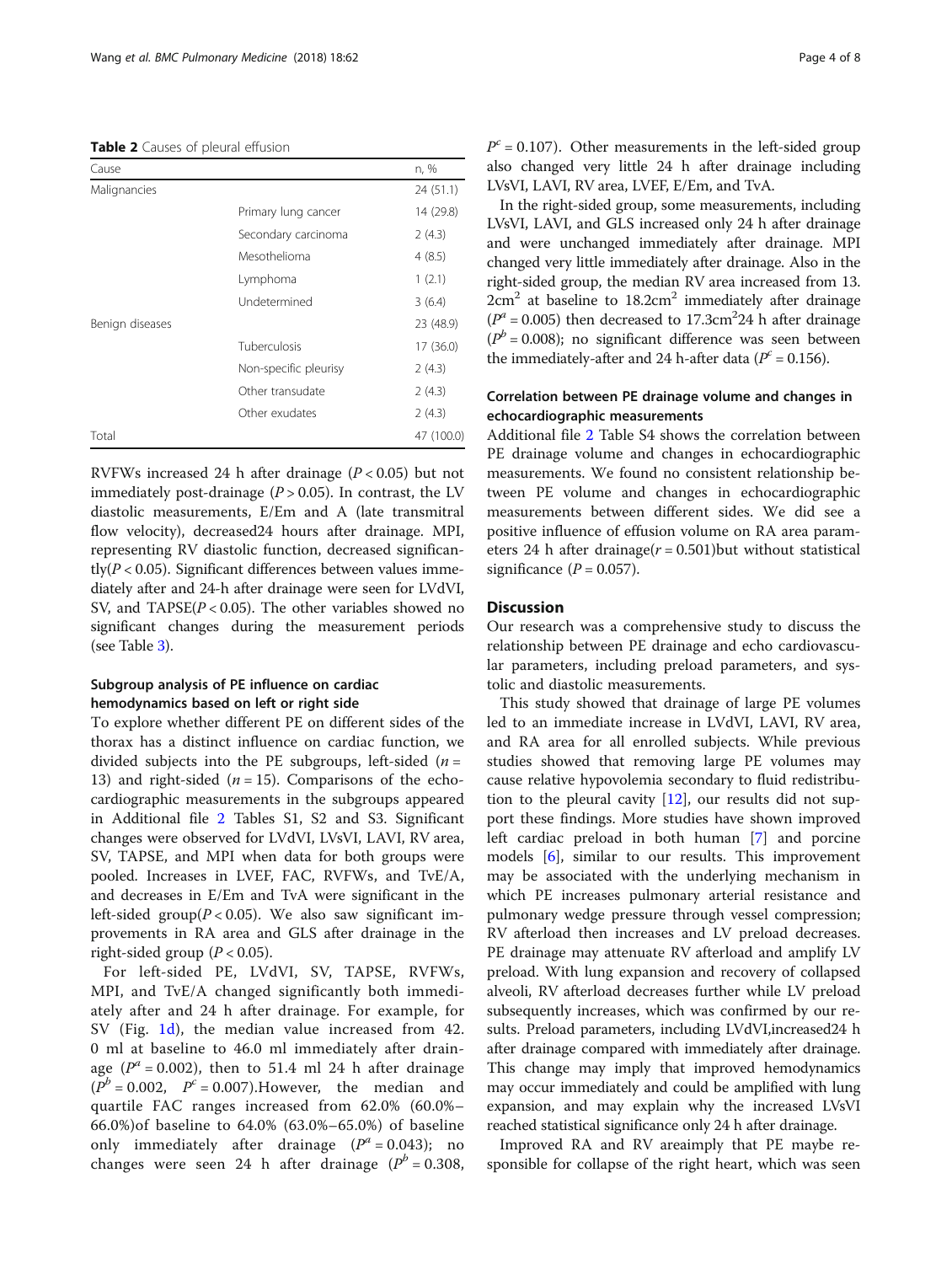| Parameters         | Effusion ( $n = 28$ ) |                     |         |                     |             |             |
|--------------------|-----------------------|---------------------|---------|---------------------|-------------|-------------|
|                    | Before                | Immediately After   | $P^a$   | 24 h After          | $P^{\rm b}$ | $P^{\rm C}$ |
| Left Heart         |                       |                     |         |                     |             |             |
| LVdVI, $(mI/m2)$   | 31.9 (24.3-42.8)      | 35.3 (31.3-44.9)    | < 0.001 | 36.7 (31.1-48.2)    | < 0.001     | 0.019       |
| LVsVI, $(mI/m2)$   | $11.3(9.4-16.7)$      | $12.2(10.2 - 16.3)$ | 0.220   | 12.2 (10.3-15.2)    | < 0.001     | 0.264       |
| LAVI, $(mI/m2)$    | 22.8 (17.2-26.0)      | 26.5 (19.1-29.7)    | 0.018   | 27.4 (22.9-32.0)    | < 0.001     | 0.234       |
| Right Heart        |                       |                     |         |                     |             |             |
| $RV$ area, $(cm2)$ | 14.1 (12.5-18.9)      | 17.3 (15.2-18.9)    | 0.036   | 17.3 (15.0–18.5)    | 0.011       | 0.782       |
| RA area, $(cm2)$   | 11.8 (9.9-14.9)       | $14.1(11.3-16.3)$   | 0.016   | 14.2 (11.3–15.6)    | 0.018       | 0.727       |
| Left ventricle     |                       |                     |         |                     |             |             |
| LVEF, (%)          | 62.0 (59.3-66.8)      | 65.0 (63.0-68.8)    | 0.030   | 68.5 (64.0-71.0)    | 0.008       | 0.071       |
| SV, (ml)           | 36.0 (27.3-47.5)      | 41.0 (35.5-49.8)    | < 0.001 | 42.5 (38.0-52.6)    | < 0.001     | 0.006       |
| Sm, (cm/s)         | $8.2(7.5-9.7)$        | $8.0(7.5-9.3)$      | 0.952   | $9.0(8.0-9.6)$      | 0.137       | 0.055       |
| GLS, (%)           | 19.0 (18.0-20.0)      | 19.5 (18.0-21.0)    | 0.086   | 21.0 (18.0-22.9)    | < 0.001     | 0.029       |
| Right ventricle    |                       |                     |         |                     |             |             |
| FAC, (%)           | 45.5 (38.3 - 52.0)    | 48.0 (45.0-57.0)    | 0.065   | 50.0 (40.0-55.0)    | 0.347       | < 0.001     |
| TAPSE, (cm)        | 18.0 (17.0-19.8)      | 20.1 (19.0-22.0)    | < 0.001 | 22.4 (19.5 - 24.8)  | 0.001       | < 0.001     |
| RVFWs, (%)         | 18.0 (17.6-19.3)      | 19.1 (18.3-21.5)    | 0.137   | $19.3(18.3 - 21.1)$ | 0.018       | 0.603       |
| Left ventricle     |                       |                     |         |                     |             |             |
| IVRT, (s)          | 106.0 (106.0-127.0)   | 113.0 (106.0-123.0) | 0.601   | 118.0 (106.0-135.3) | 0.310       | 0.649       |
| E, (cm/s)          | 74.5 (67.8-85.0)      | 70.7 (64.3-76.8)    | 0.285   | 64.8 (56.8-82.4)    | 0.178       | 0.683       |
| A, (cm/s)          | 85.5 (63.8-113.8)     | 91.9 (58.7-103.3)   | 0.493   | 80.8 (48.9-93.4)    | 0.019       | 0.058       |
| E/A                | $0.9(0.7-1.1)$        | $0.8(0.7-1.3)$      | 0.546   | $0.9(0.7-1.3)$      | 0.260       | 0.157       |
| Em, (cm/s)         | $7.0(6.1-9.8)$        | $7.4(6.3-8.7)$      | 0.819   | $8.4(6.2 - 9.3)$    | 0.170       | 0.170       |
| Am, $(cm/s)$       | $10.4(8.9-11.7)$      | $10.9(10.0-12.1)$   | 0.390   | $11.0(10.4-12.6)$   | 0.334       | 0.309       |
| E/Em               | $10.9(7.1-13.6)$      | $9.8(7.3 - 11.0)$   | 0.419   | $9.1(6.4-10.6)$     | 0.023       | 0.095       |
| Right ventricle    |                       |                     |         |                     |             |             |
| <b>MPI</b>         | $0.7(0.6-0.7)$        | $0.5(0.5-0.7)$      | < 0.001 | $0.5(0.4-0.6)$      | 0.002       | 0.585       |
| TvE, (cm/s)        | 54.0 (45.0-65.3)      | 57.0 (50.3-65.9)    | 0.536   | 53.0 (46.2-64.8)    | 0.543       | 0.065       |
| TvA, (cm/s)        | 51.5 (40.8-60.3)      | 48.7 (40.8-60.3)    | 1.000   | 41.8 (35.9 - 51.5)  | 0.069       | 0.027       |
| TvE/A              | $1.1(0.8-1.3)$        | $1.2(0.8-1.4)$      | 0.619   | $1.3(1.1-1.4)$      | 0.122       | 0.265       |
| TvE/Et             | $4.2$ (3.6-5.8)       | $4.5(3.1-4.9)$      | 0.339   | $3.5(2.8-5.4)$      | 0.264       | 0.406       |

<span id="page-4-0"></span>Table 3 Real-time echocardiographic changes in hemodynamics before and after pleural drainage

Abbreviations: LVdVI Left ventricular end diastolic volume index, LVsVI left ventricular end-systolic volume index, LAVI left atrial volume index, RV area, right ventricular area, RA area, right atrial area, LVEF left ventricular ejection fraction, SV stroke volume, Sm systolic mitral annular velocity, GLS global left ventricular strain, FAC fractional area change, TAPSE, tricuspid annular plane systolic excursion, RVFWs right ventricular free-wall strain, E early-transmitralflow velocity, A late-transmitral flow velocity, E/A, ratio of early- to late-transmitral flow velocity, Em, early-diastolic mitral annular velocity, Am late-diastolic mitral annular velocity, E/Em ratio of early-transmitral flow velocity to diastolic mitral annular velocity, MPI, myocardial performance index, TvE early-transtricuspid flow velocity, TvA late-transtricuspid flow velocity;TvE/A, ratio of early- to late-transtricuspid flow velocity, TvE/Et, ratio of early-transtricuspid flow velocity to diastolic tricuspid annular velocity  $*P^a$  < 0.05 compared with the corresponding parameters before and immediately after drainage;  $P^b$  < 0.05 compared with the corresponding parameters before and 24 h after drainage; $P^c < 0.05$  compared with the corresponding value immediately after drainage and the value 24 h after drainage

in a porcine model measuring central venous pressure(CVP), a surrogate marker for RV transmural pressure [[6\]](#page-7-0). PE decreased CVP and right-lateral transmural pressure, which meant a decrease in RV end-diastolic volume. Therefore, PE drainage may lead to increased RV preload, also shown in several previous studies. Sadaniantz and co-authors showed that PE led to RA collapse [\[8](#page-7-0)], and Vaska and co-authors suggested that large-volume PE can increase intrapericardial pressure and cause RV diastolic collapse [\[13](#page-7-0)]. Therefore, based on Frank-Starling'slaw, if RVFAC increases, then heart beats after this effect can transmit to the LV. Although changes in FAC did not reach statistical significance, the median value tended to increase, in our study.

Also in our study, systolic function measured by LVEF, SV, and TAPSE improved after drainage, similar to enddiastolic volume(preload). This phenomenon can be explained by the Frank-Starling mechanism in that increased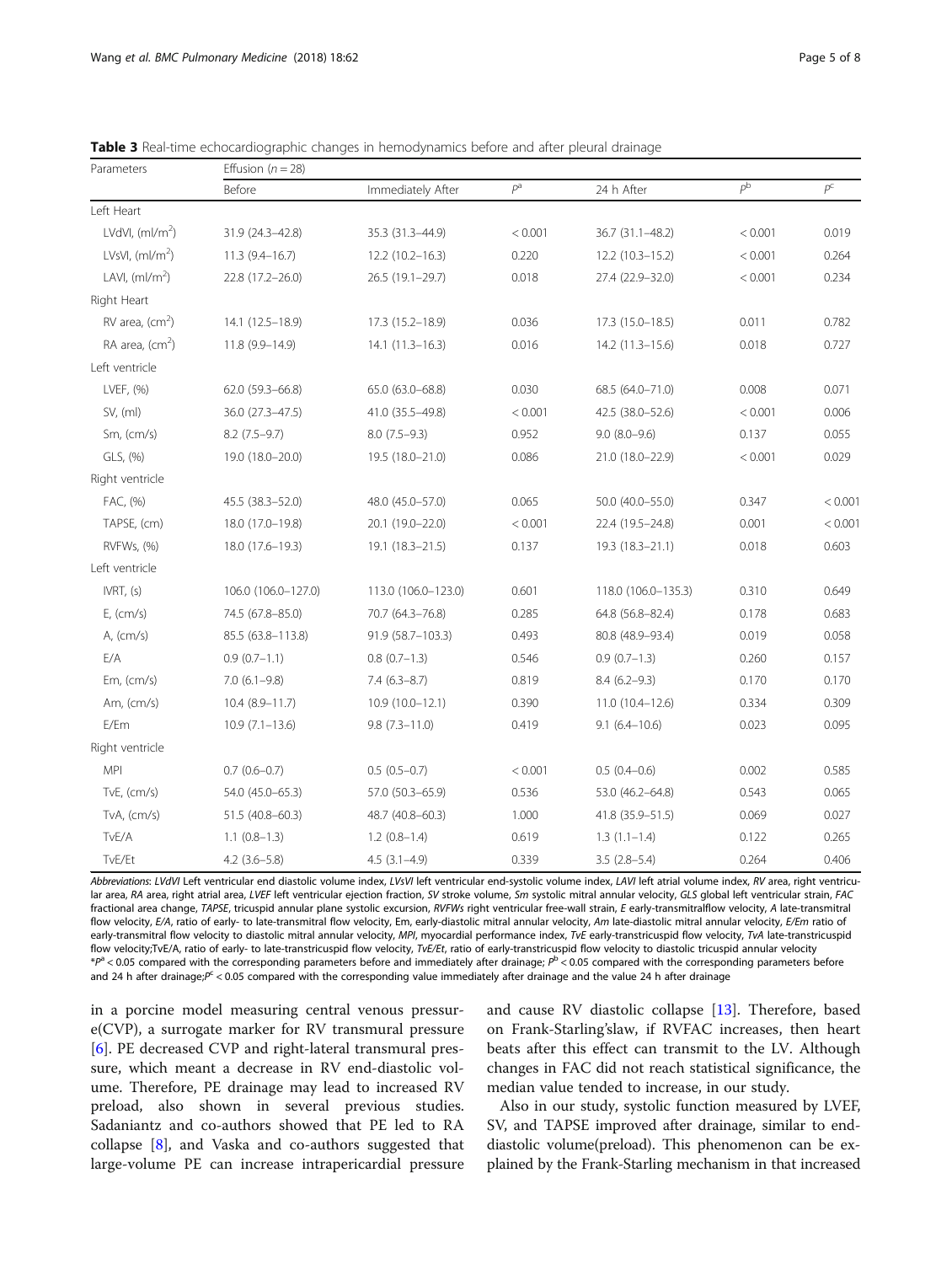<span id="page-5-0"></span>

LV preload can result in increased SV within a range. However, ina study by Hermansen and co-authors, ejection fraction did not change after pleurocentesis [\[7\]](#page-7-0). Two underling reasons may explain this difference. First, the study suggested that changes in LV end-diastolic volume and LV end-systolic volume were inconstant. Although both LVdVI and LVsVI increased following drainage, LVdVI increase may have been greater than that of LVsVI, which causes a greater  $SV(SV = LVdV - LVsV)$ , tending to increase LVEF (LVEF=SV/LVdV). Second, increased GLS and RVFWs may reflect increased myocardial contractility to increase both LVEF and FAC.

We interpreted decreased A, E/Em, and MPI as improved diastolic function. A previous study demonstrated that A, E, TvA, and TvE of tricuspid and mitral valves all decreased after thoracocentesis with unreliable results [\[14](#page-7-0)]. However, we observed a significant change for A only 24 h after drainage. This difference maybe because of poor echo windows, which reduced the accuracy of measurements in the previous study. A and E/Em are two of the principal deflections for assessing transmitral velocity patterns. Therefore, decreasing values can be used to predict decreasing LV filling pressures, which represent improved LV diastolic function. Heart rate may have an impact on transmitral flow pattern; therefore, we added MPI, in our study. Decreased MPI means improved RV diastolic function, and this fact supports the argument that PE may generate diastolic dysfunction.

In the study, the statistically-significant changes of some echo parameters were fairly small, such as LVEF, TAPSE. It may be asymptomatic and may do not have clinically meaning in healthy subjects who do not suffer from large volume of PE. But for patients with large volume of PE, the change may have some sub-clinical significance. This findings regarding the large-volume drainage –induced changes in echocardiographic parameters need to be confirmed in much larger and more heterogenous collectives of patients.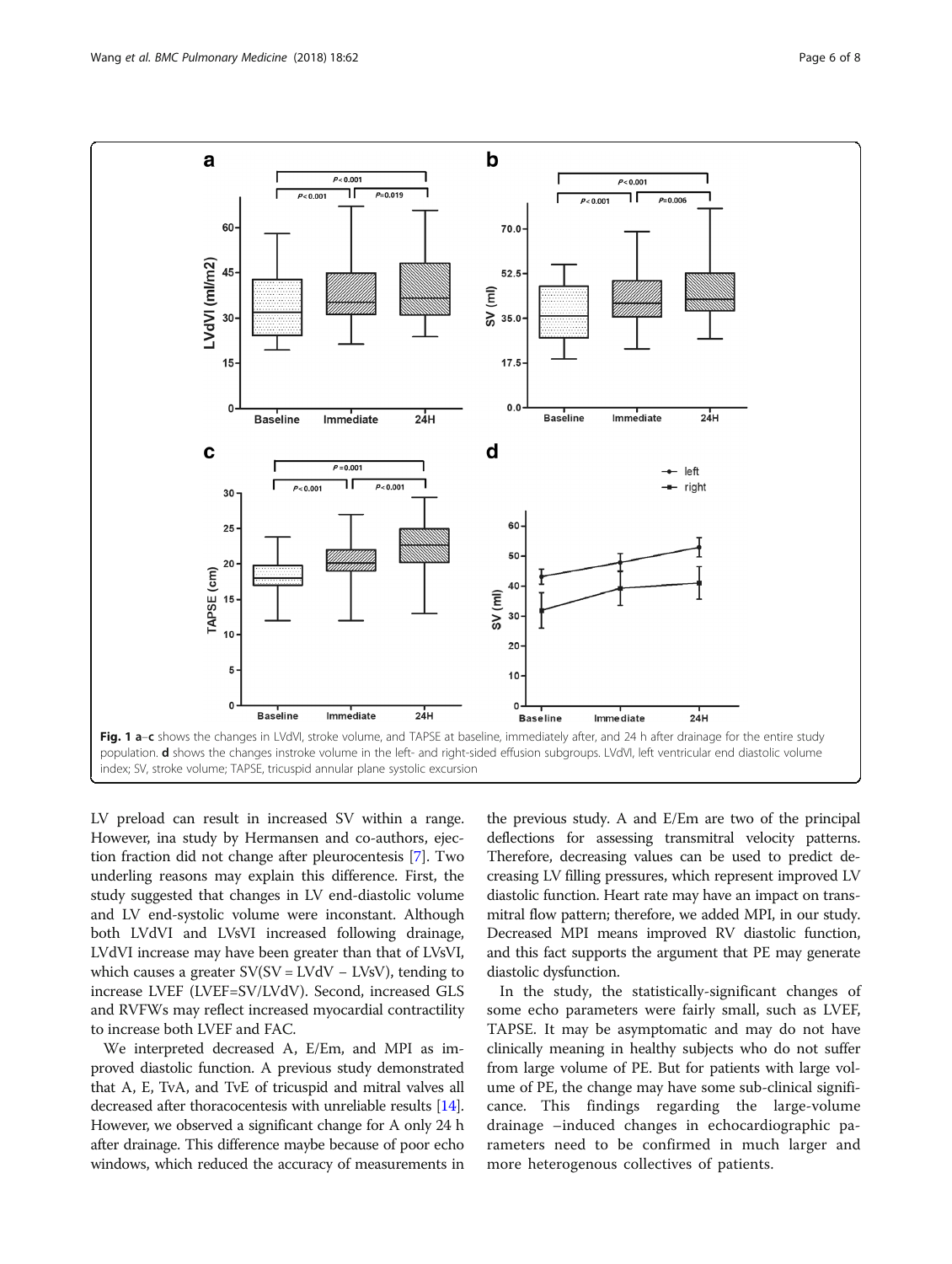<span id="page-6-0"></span>When dividing the population into subgroups of left and right sides of the thorax, we saw interesting results. Most of the preload and systolic parameters, except RA area and LVEF, improved for both sides. More parameters were influenced by left lateral PE, possibly because the presence of large-volume PE may have dissimilar impact on compliance on the different ventricles secondary to the different anatomical structures in the left and right heart. A recent study in ventilated animals investigated the relationship between cardiac impedance and intrathoracic pressure. PE decreased lung compliance and simultaneously increased chest wall compliance [[15\]](#page-7-0), but the authors did not discuss hemodynamic variables and ventricular compliance. Regarding the hemodynamic effects of PE, several studies demonstrated that large-volume PE may decrease compliance in the left ventricle while increasing pulmonary capillary wedge pressure and CVP, and reducing cardiac outputand arterial pressure [\[16](#page-7-0)–[18\]](#page-7-0). Brochand co-authors suggested that bilateral PE does not affect the ability of certain dynamic variables to predict fluid responsiveness in a porcine model  $[6]$  $[6]$ . However, neither of these studies compared the differences of echocardiographic measurements between two sides of PE.

We saw no dose-response relationship between PE volume and changes in cardiovascular hemodynamic measurements, which we did not expect, and which may reflect several important underlying reasons. First, the effect of PE on cardiovascular measurements may have many confounding factors, which can be controlled only in animal models through invasive measures. Second, the severity of breathlessness was poorly correlated with effusion volume. Previous studies concluded that effusion volume does not influence gas exchange and changes inPaO<sub>2</sub> [[19,](#page-7-0) [20\]](#page-7-0), and a similar relationship between effusion volume and hemodynamic changes may also exit. Therefore, further studies with larger sample sizes are needed to determine whether PE volume definitively affects hemodynamics.

Due to poor quality data, some enrolled PE subjects were excluded from the final analysis. So we made a comparison between the enrolled and excluded subjects in baseline characteristics (data not shown) and found no significant differences between the groups. There is no apparent choosing bias in the methodology and the excluded subjects does not affect the final analysis.

## Conclusions

Our study maybe one of the most comprehensive studies to address changes in basic hemodynamic determinants induced by PE drainage in people, based on TTE. Our results implied significant improvement in cardiac preload and systolic function with substantial improvement in diastolic function following drainage. To our knowledge, ours is the first study to divide PE subjects into left- and rightsided subgroups and to show that PE on different sides may have distinct influences on cardiac hemodynamics. Our findings do not support the hypothesis that higher drainage volumes cause a linear improvement in cardiac function. Our results indicated that improved cardiac hemodynamics are a considerable contributor to the underlying mechanisms causing dyspnea in PE patients. These findings may help illustrate how PE influences cardiac hemodynamics, which then helps determine the therapeutic approach to PE.

## Additional files

[Additional file 1:](https://doi.org/10.1186/s12890-018-0625-5) Transthoracic echo cardiography(TTE). The specific methods describing how the cardiocalic paremeters were measured or calculated using the transthoracic echocardiography. (DOCX 14 kb)

[Additional file 2:](https://doi.org/10.1186/s12890-018-0625-5) Table S4. The changes of pre-load parameters by echocardiographic findings before and after drainage of subgroups of pleural effusions. Significant changes were observed on LVdVI for both laterals at both immediate and 24 hours drainage. But RV area and RA area were only observed to increase in the right group without alterations in the left PE. No significant differences were seen between the immediately after drainage and 24 hours after drainage data (with  $P^c > 0.05$ ). **Table S5.** The changes of systolic functions by echocardiographic findings before and after drainage of subgroups of pleural effusions. Some systolic measurements, SV and TAPSA changed on both laterals at both time points. While increases in LVEF, FAC and RVFWs were significant only in the left group. In the right group, GLS increased only at 24 hours after drainage. Table S6 The changes of diastolic functions by echocardiographic findings before and after drainage of subgroups of pleural effusions. The diastolic parameter, MPI changed on both sides of PE. The increase in TvE/A and decreases in E/Em and TvA were significant merely in the left group. (DOCX 35 kb)

#### Abbreviations

A: Late-peak mitral valve velocity; Am: Late-diastolic mitral annular velocity; E: Early-transmitral flow velocity; E/A: Ratio of early to late transmitral flow velocity; E/Em: Ratio of early transmitral flow velocity to diastolic-mitral annular velocity; EF: Ejection fraction; Em: Early-diastolic mitral annular velocity; FAC: Fractional area change; GLS: Global left ventricular strain; IVRT: Isovolumic relaxation time; LA: Left atrial; LAVI: Left atrial volume index; LV: Left ventricular; LVdVI: Left ventricular end-diastolic volume index; LVEF: Left ventricular ejection fraction; LVsVI: Left ventricular end-systolic volume index; MPI: Myocardial performance index; PE: Pleural effusion; RA area: Right atrial area; RV area: Right ventricular area; RVFWs: Right ventricular free wall strain; SV: Stroke volume; TAPSE: Tricuspid annular plane systolic excursion; TTE: Transthoracic echocardiography; TvA: Late-transtricuspid flow velocity; TvE: Early-transtricuspid flow velocity; TvE/A: Ratio of early to late transtricuspid flow velocity; TvE/Et: Ratio of early-transtricuspid flow velocity to diastolic-tricuspid annular velocity

#### Acknowledgments

The authors gratefully acknowledge Dr. Ni Li for assistance with statistical analyses.

#### Funding

This work was supported in part by grants from the National Natural Science Foundation of China (No. 81600070, No. 91442109, and No. 31470883), in part by the Beijing Municipal Administration of Hospitals' Mission Plan (No. SML20150301), and in part by the Chinese Ministry of Science and Technology for the establishment of GCP evaluation systems in respiratory diseases (2014ZX09303302).